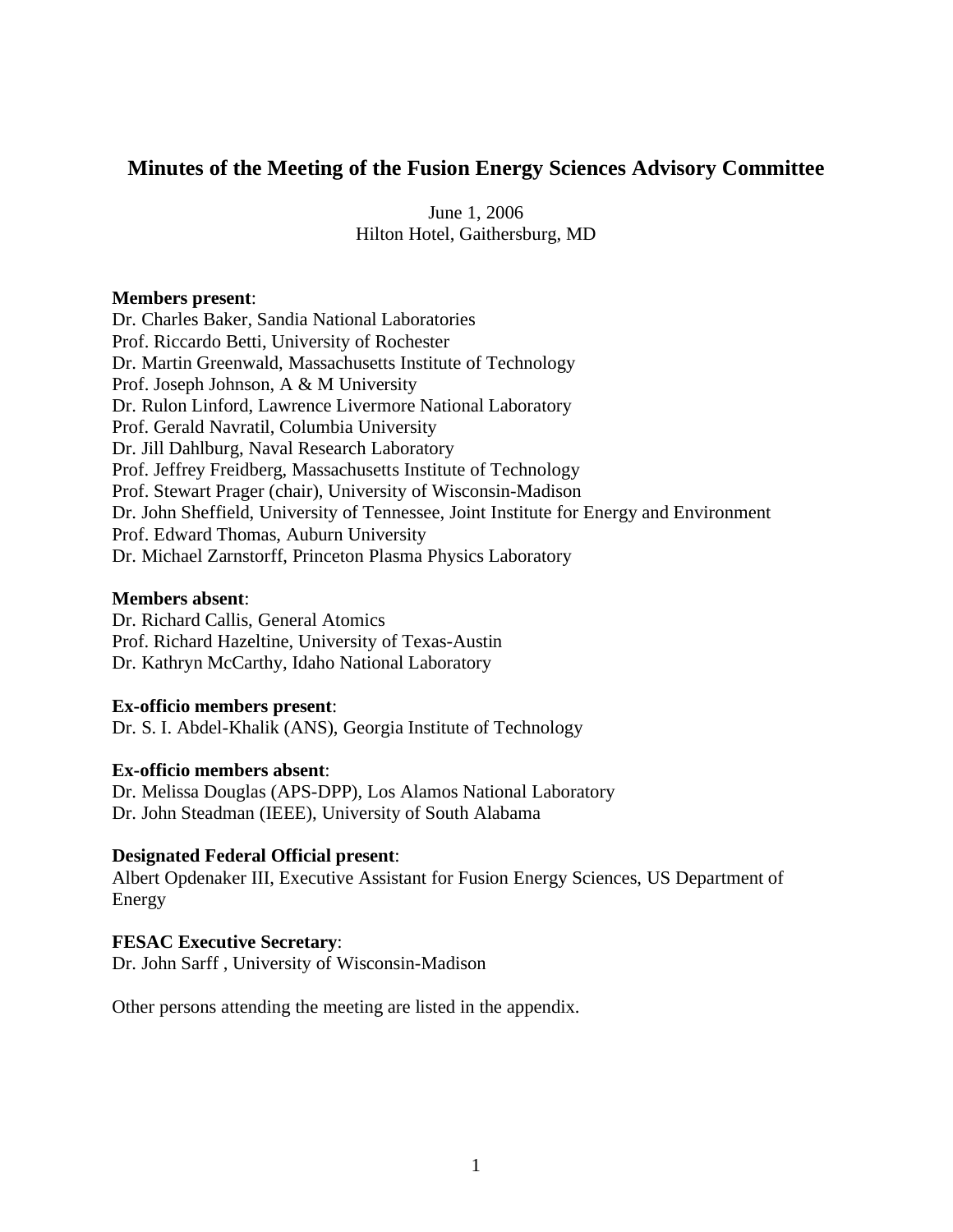### **Action items from the meeting:**

- 1. Prof. Navratil will circulate the PART panel's recommended substitutions for the intermediate PART goals and milestones for FESAC individual comment. The revised substitutions will then be given to DOE. It is anticipated that the PART panel will report their ratings at the next FESAC meeting.
- 2. Prof. Prager will circulate to FESAC a draft letter to Dr. Orbach on the ten-year plan charge, reporting the sub-committee work on addressing the charge. The letter will then be sent to Dr. Orbach.
- 3. Prof. Prager will send the letter written at the meeting to Dr. Orbach conveying FESAC's views on the Plan for US Participation in ITER as prepared by the US Burning Plasma Organization.

# **1. Call to order and meeting logistics.**

The meeting was called to order at 8:30 AM. Prof. Prager reviewed the agenda and then introduced Dr. James Decker as the Acting Associate Director of the Office of Fusion Energy Sciences. With the retirement of Dr. N. Anne Davies, former Associate Director for Fusion Energy Sciences and Designated Federal Official (DFO) for FESAC, Albert L. Opdenaker III, Executive Assistant for Fusion Energy Sciences, has been appointed the new FESAC DFO. The agenda was modified during the course of the meeting, adjusting to Dr. Orbach's schedule and FESAC discussion.

### **2. Office of Fusion Energy Sciences perspective.**

Dr. James Decker described managerial changes at DOE and OFES. Dr. Ray Orbach has been confirmed Under Secretary of Science. How this affects operations at the Office of Science will become clearer in the next few months. He provided a status report on the search for the new Associate Director for the OFES. The job solicitation period closed the end of March, with an expectation that the new AD will be announced by this Fall, possibly sooner. A standard initial screening panel has completed its work, and a candidate short-list has been formed. Warren Marton is the acting Director of the ITER and International Divison, and the acting Director of the Research Division is rotating between Steve Eckstrand, Gene Nardella, and Erol Oktay (current).

Dr. Decker announced the initialing of the ITER Agreement by the seven parties. This is a major step in the formal establishment of the Agreement, which is currently being prepared for its 120 day review by Congress as stipulated in the Energy Policy Act of 2005. It is expected that the Agreement will be signed November 29, 2006 (at a location yet to be determined).

Dr. Decker described the status of the grant solicitation for the NSF-DOE partnership in Basic Plasma Science and Engineering. More than 200 proposals were submitted. The DOE and NSF program managers have agreed on 29 awards by DOE-alone, 2 joint NSF-DOE awards, while NSF has not yet finalized their decision on NSF-alone awards. He also announced two awards made under the Plasma Physics Junior Faculty Development Program.

Dr. Decker also briefly described the status of the major facilities' operations and well as the organization of the US Burning Plasma Organization.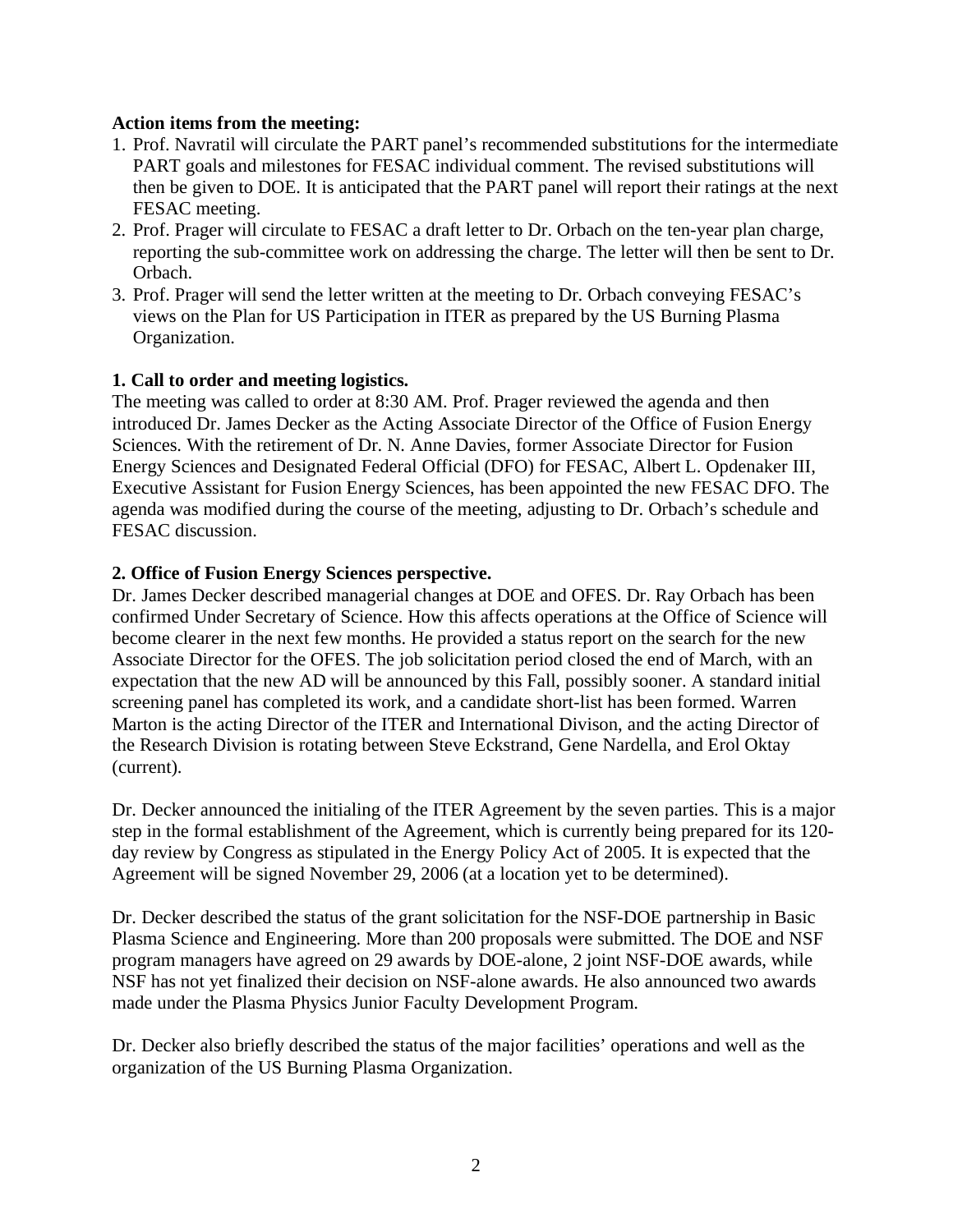*FESAC discussion*: Dr. Decker was asked about the status of the budget. The House markup has been completed, with a few amendments. He was unsure of the Senate's schedule. The House's version of the Office of Science budget on the whole was increased \$30M over the Administration's request. This is excellent, given that other programs are not fairing as well. He was also asked when funds for ITER will be formally be allocated. The process in the US is relatively clear, but each party has its own process, and the agreement has provisions to deal with varied starts.

# **3. Draft Plan for US Participation in ITER.**

Prof. Ray Fonck, Director of the US Burning Plasma Organization, presented a draft Plan for US Participation in ITER, which is required by the Energy Policy Act of 2005 (EPAct). The OFES requested that the USBPO prepare this plan, with FESAC consultation.

The USBPO created a Task Group to draft the plan, consisting of 15 community experts, organized in three sub-panels to address the three questions posed in EPAct. The Task Group relied as much as possible on existing reports from previous recent studies. However, some new thinking was required in regard to engaging ITER. The near term audience for the plan is OFES and DOE. The ultimate and main audience is Congress and their staff. The document is not intended for fusion experts, but it does include technical detail in support of the plan. Prof. Fonck emphasized that the document represents a first step at developing a plan to engage ITER, which will mature over time. Future work requires development of specific tasks and timescales, setting of priorities, and incorporation of the plan within the ten-year planning activity (see below). The plan needs to be delivered to DOE next week (June 5-9) in order to meet established deadlines.

*FESAC discussion*: The members thanked Prof. Fonck and his Task Group for developing a good plan in such little time. Several noted that the Overview chapter was too long and perhaps not easily read by non-expert constituencies. Also, the report introduces some new terminology for the same issues discussed in previous community documents. At the time of the meeting, the Executive Summary had not yet been completed and, therefore, not included in the draft given to FESAC. However, Prof. Fonck anticipates this summary will be the major findings discussed in his presentation, with brief explanatory language. He is concerned that it may be difficult to reduce the Overview length without losing content. With a good Executive Summary, it was suggested that the need to reduce the Overview was lessened. Several members were concerned that FESAC will not have seen the Executive Summary before the plan is given to DOE. Prof. Fonck will attempt to convey the report to FESAC prior to submittal so that members can provide their individual comments, but there is insufficient time for FESAC to provide further input as a committee.

Several members noted the plan should more explicitly show connections between ITER and follow-on steps, particularly DEMO. It was also suggested that this plan is an opportunity to emphasize the role of fusion as part of the energy solution. But a potential risk in overemphasizing fusion's role in energy policy was noted, because the US does not have a long term policy for fusion energy.

Other specific points raised include: (1) the illustrated transition from "Preparation" to later operational stages does not recognize the need for continuing preparation of experiments and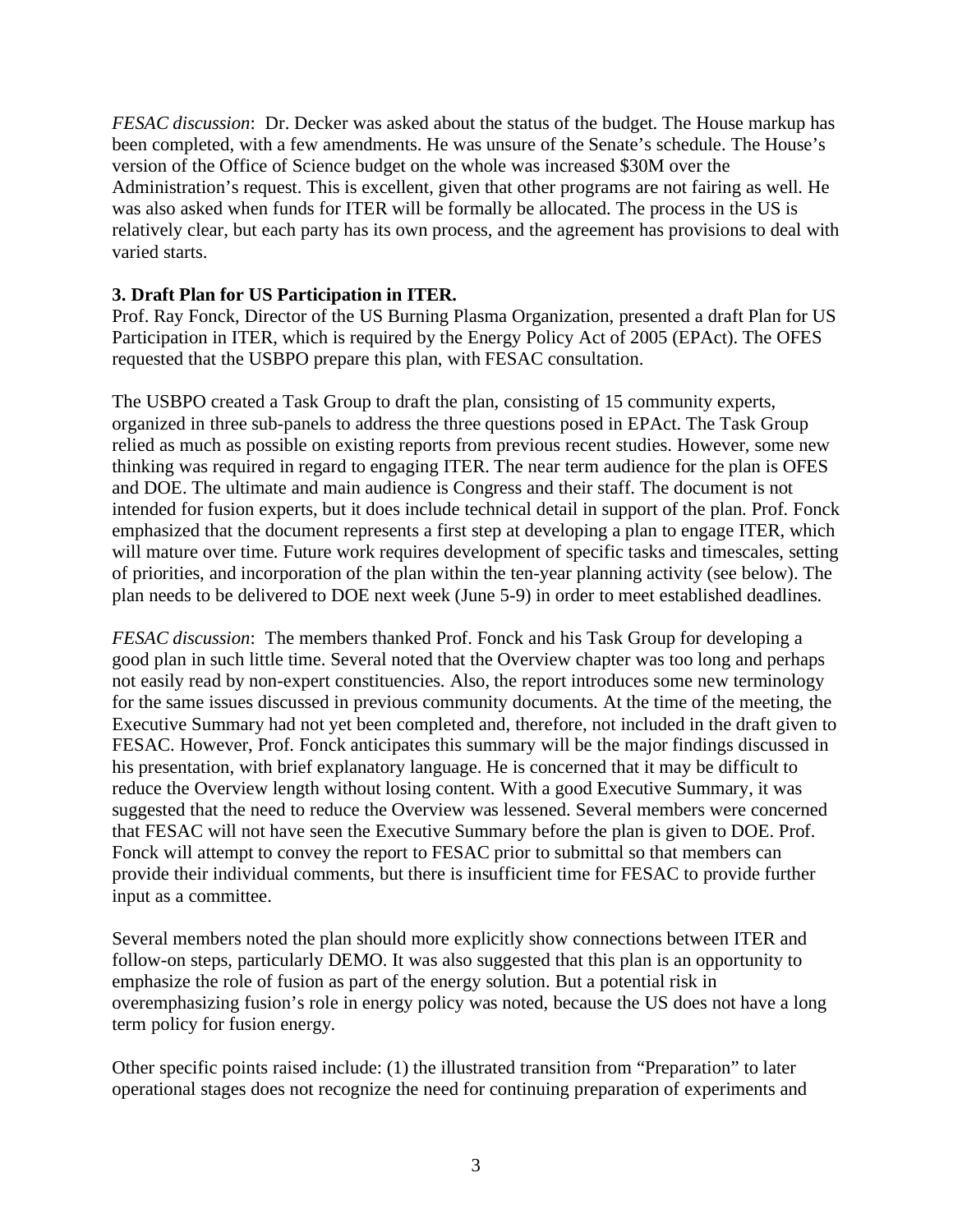diagnostics throughout the life of ITER, (2) the role of technology should be illustrated to begin from "day one", and (3) US interests in ITER will be different from our partners, which should be addressed in the plan; this implies possible upgrades and additional diagnostic capability beyond ITER's initial capability.

### **4. Panel report on program's progress toward achieving PART measures.**

Prof. Gerry Navratil provided an update on the charge to review and rate the fusion program's progress toward achieving the long term Program Assessment Rating Tool (PART) goals. At the March 2006 meeting of FESAC, his panel was directed to use the Priorities Panel and Facilities Panel reports to revise the PART Intermediate Milestones. In particular, the Priorities Panel report includes language that may be suitable for this purpose verbatim. The recommended revisions of the Intermediate Milestones were shown for the three established ten year PART goals of (1) predictive capability for burning plasma, (2) configuration optimization, and (3) high energy density physics.

*FESAC discussion*: In was noted the intermediate milestones did not include understanding of electron transport. Prof. Navartil noted that the Priorities Panel report does not promise this by 2015. It was suggested that the intermediate goals could nonetheless include a sense of progress toward this important issue.

It was noted that the verbatim use of the Priorities Panel language might not be optimum for the intermediate goals and milestones. It was also noted that the third PART goal is no longer a wellfunded area of research in OFES. For further action, FESAC members will provide Prof. Navratil their individual comments on the revised intermediate milestones. Also, OFES will consult OMB for guidance on possible changes to the goals and ask for clarification of the required timescale for completing the evaluation.

# **5. Report from Sub-Committee on the Plan for Addressing the Ten-Year Program Charge.**

Prof. Gerry Navratil reported the sub-committee's work to address the ten-year program charge. The sub-committee included Navratil (chair), Baker, Greenwald, Linford, Prager and Zarnstorff. He described the overall goal, scope, and approach. The proposed scope would include the full range of the MFE part of the US fusion program, with focus on major facilities and their evolution. The IFE part of the program would not be central to addressing the charge, but important to include in the overall strategic picture of the program. Key elements of the planning process would be formation of a FESAC Ten Year Planning Panel (TYPP) to work in parallel with a community wide, year-long process leading to a Snowmass-like meeting in the Summer of 2007. This meeting would be modeled after the Snowmass 1999 and 2002 meetings, with a similar cross-cutting working group organization. The TYPP would develop a detailed response to the charge following the Snowmass-like meeting, analogous to the Snowmass 1999 and 2002 meetings.

*FESAC discussion*: Significant meeting time was devoted to discussing the ten-year planning charge. Several main themes emerged:

The charge letter appears written with intent to address the future of MFE major facilities. The sub-committee recommends that the planning process be broadened to include all MFE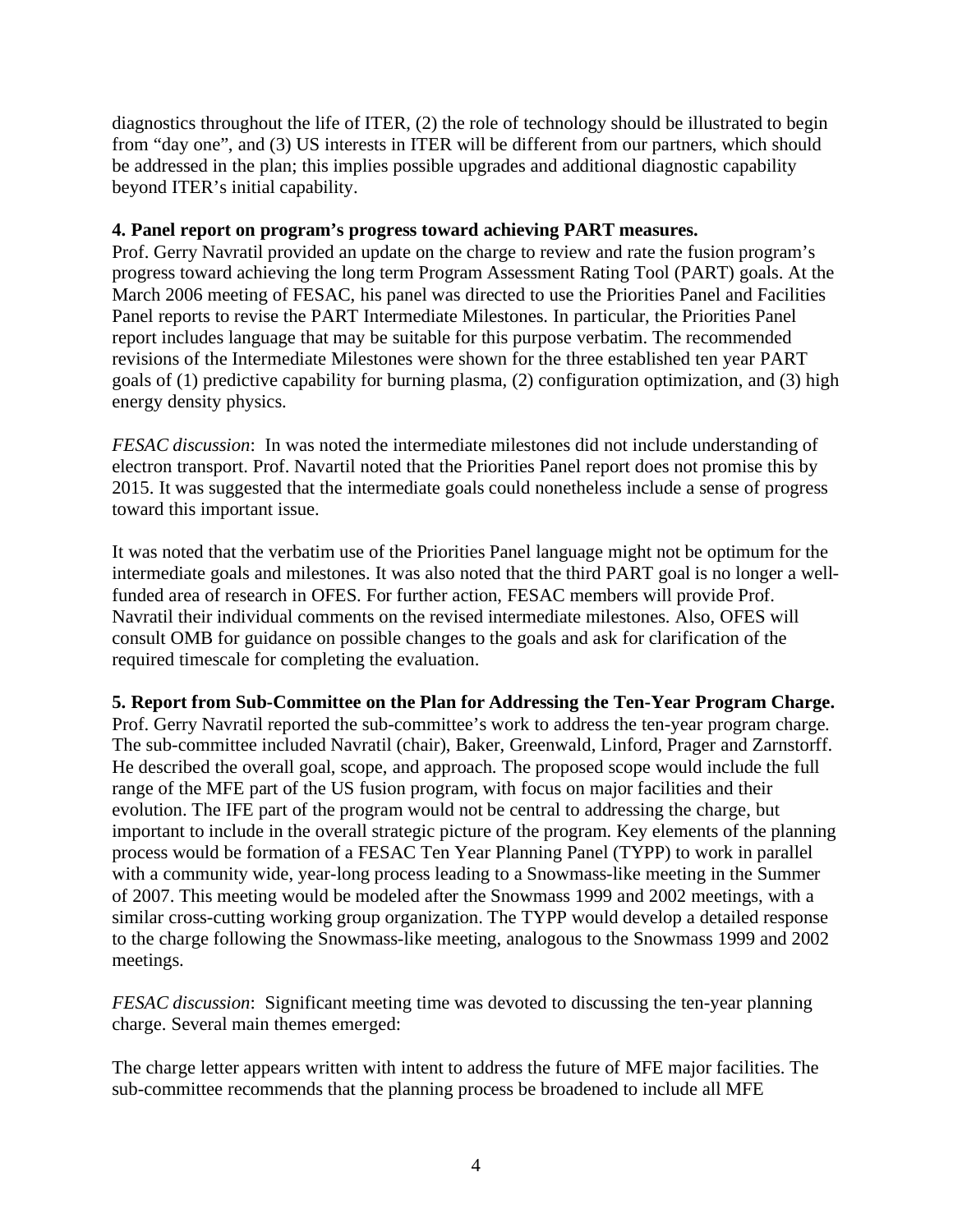activities, with emphasis on major facilities. Planning for IFE would be included as described above. A number of FESAC members believe that, if the charge is expanded to include all of MFE, the planning process should also include IFE options. Dr. Decker notes OFES needs to provide more guidance on the scope of the planning, but that the Office is in an awkward position without a permanent Associate Director. Polling the committee, a clear majority believe the planning should include all of MFE, whereas the committee is nearly equally split on including IFE.

The benefits of a community-wide Snowmass-like process were debated. Several members note this process has worked successfully in the past, but some note that there is as yet not broad support for such an approach. Given the scale of effort implied by a Snowmass-like event, several note the importance of making sure the planning process will provide OFES the information it needs. Again, the new Associate Director will likely have important input on the process, so several suggested wait for this person's input.

The time schedule for addressing the charge was discussed. The sub-committee's recommendation is to provide an interim report by the Feb. 2007 date requested in the charge, but that the finalized plan would be completed later in Oct. 2007. Several members note that the planning process needs to start immediately in order for a Summer 2007 Snowmass-like event to be successful. In particular, waiting for the naming of a new Associate Director might cause too much delay. At the same time, the ambiguity in the scope of the planning suggests taking time to make sure the process provides the right input for OFES.

The committee began drafting a letter to Dr. Orbach, summarizing the work of the subcommittee. This letter will be finished by email following the meeting. Further, FESAC will invite clarification from OFES on the scope of the charge before forming the ten year planning panel.

# **6. Department of Energy Perspective.**

Dr. Ray Orbach, Director of the Office of Science, described several ITER developments. He participated in the initialing of the ITER Agreement, signaling a conclusion of party negotiations. He described this a "very moving experience". The DOE has been working with Congress to enter the 120-day congressional review period. No construction can occur during this period. The administrative process for establishing authorization to sign the Agreement is beginning. Interestingly, signing of the Agreement ends the process for the US, whereas the other ITER parties will ratify the Agreeement as a treaty following the signing. For this reason, a "Provisional Application Period" will span the time period after signing, before the formal Agreement takes effect. The US will have high-level participation in the ITER Preparatory Committee, which is expected to "morph" into the ITER Council. The DOE is very pleased with the nomination of Dr. Holtkamp as Principal Deputy Director General. For the operations phase of ITER, the US requested to be a 13% party member, reflecting strong US interest for scientific participation in ITER.

The FY07 budget is faring well in Congress, passing the House Appropriations Committee at full level plus an addition. Other DOE projects are not as well treated, and Dr. Orbach called this a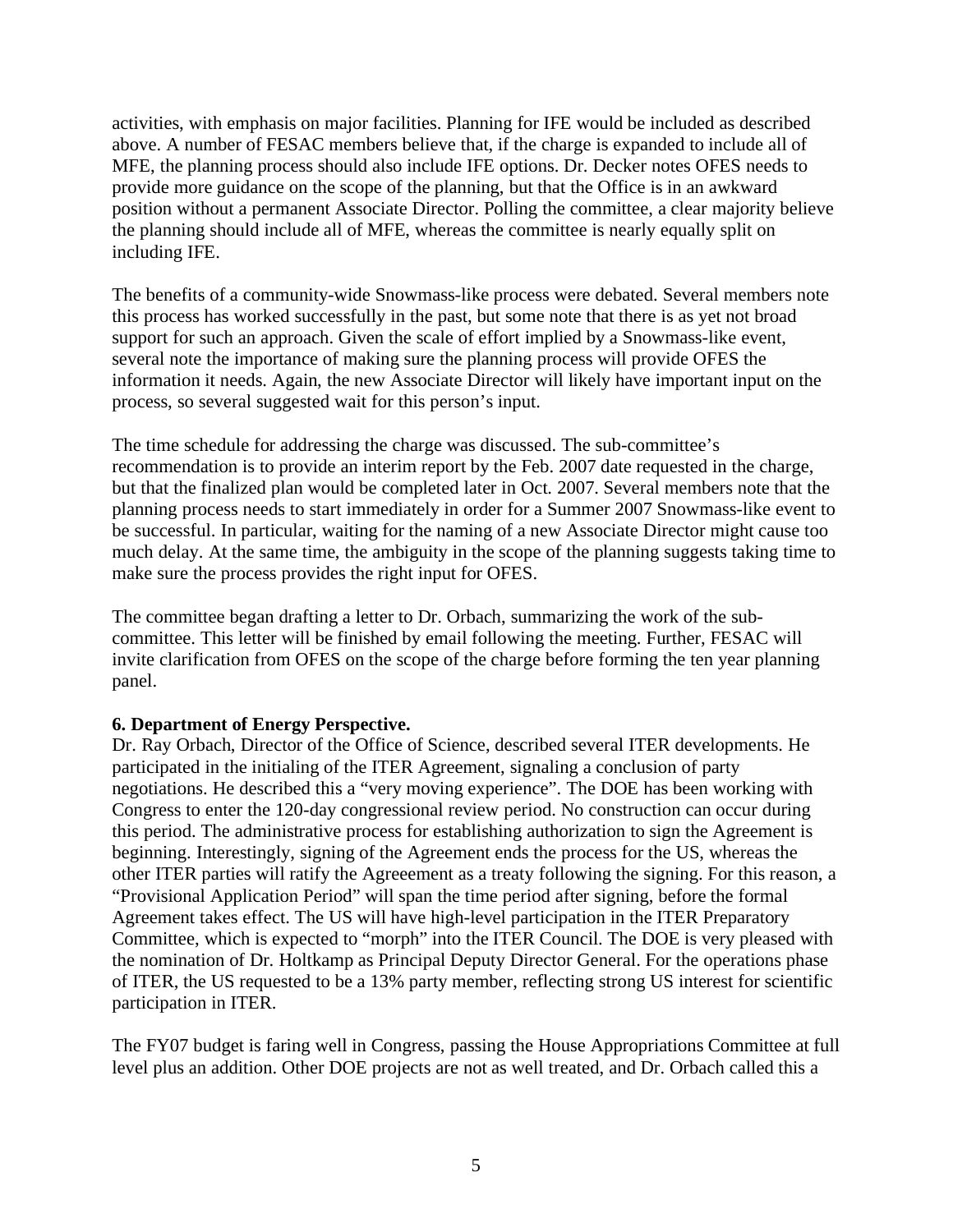"magnificent moment" for science. Senate action is scheduled for June, but the final budget may not be completed before the Fall elections.

On Friday, May 26, Dr. Orbach was confirmed as the new Under Secretary for Science.

*FESAC discussion*: Dr. Orbach was asked if ITER research will be international or by party. He replied it is expected to be international, but the exact form is not known. The ITER intellectual property will be owned by the parties. It is not yet known what will happen if other countries which to join ITER.

Dr. Orbach was asked what information is required on the Feb. 2007 timeframe in answer to the ten-year planning charge. He stated that the charge was written before the President announced the American Competitiveness Initiative, which has formed the basis for out-year budgets. He expects the new Associated Director of OFES to advise on the future of the program. He would rather have a document that advises on program priorities, rather than a "rush job". But the sooner it comes, the better, to inform the FY09 budget. A delay to March or April is okay. In planning the future, he warns not to go beyond the President's initiative.

### **7. Public Comments on Ten-Year Program Charge (five presenters).**

Dr. Glen Wurden, LANL, suggested that, instead of a Snowmass-like approach, a panel of approximately 30 persons could be formed to answer the charge. This could be done more quickly, in particular before the Feb. 2007 date specified in the charge. He argues a panel format would be better for developing capabilities with institutions. He questions whether or not the plans for a private company (GA) should be discussed in a public forum.

Prof. Rob Goldston, PPPL, noted the exciting challenge laid out in future budgets. He argued that the near term goal should be to establish some exciting options, not decide on options in a one year time frame. In this context, IFE options should be considered in the process. He is concerned that the recommended size of the panel is too small. A bigger panel of about 35 persons would be important for broad community participation and buy-in.

Dr. Ed Synakowski, LLNL, argued that the entire community is well-served if IFE is included in the planning process. He observes that there will likely be a lot of interest in fusion when NIF turns on, about the time ITER construction roll-off begins. There should be a coherent view of IFE to build on NIF ignition. He also suggests that before a wide community Snowmass-like meeting, a different approach using town meetings, for example, should be employed. He worries about a potential lack of focus at a Snowmass-like meeting. Lastly he notes a 10-year plan needs to have a 20-year vision.

Dr. Grant Logan, LBNL, notes that the roll-off money will not automatically go to fusion research. It is therefore important to have exciting and cost effective proposals identified, including those for IFE.

Dr. Dave Hill, LLNL, argues that a Snowmass-like process is not the only possible means for broad community buy-in. He urges FESAC to consider other possibilities, and notes community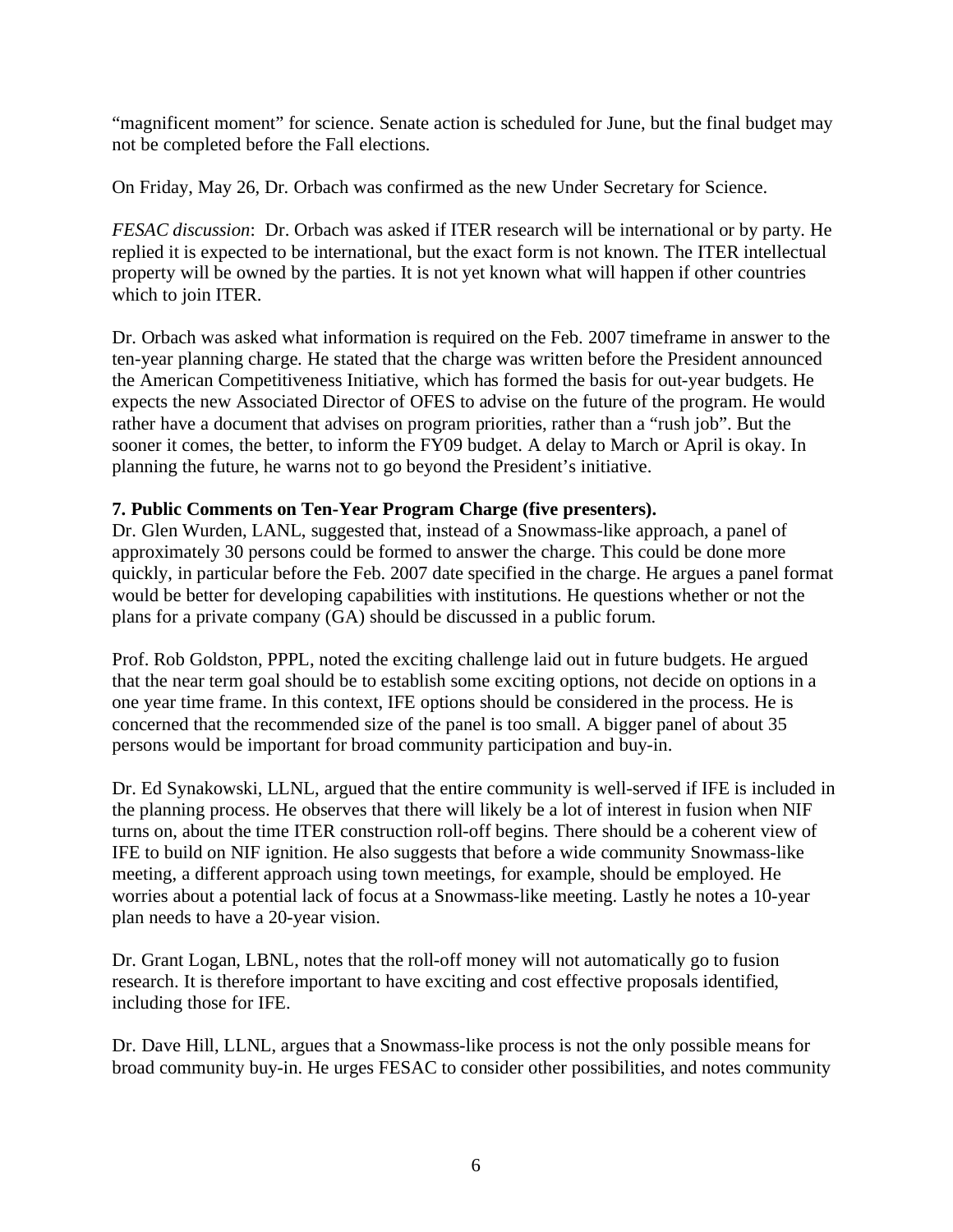input is just one part of the process. The decision on the next Associate Director of OFES will be made relatively soon, so he suggested to wait for the new AD's input on the charge.

## **8. ITER Project Status.**

Warren Marton, US ITER Program Manager, provided updates on several ITER issues. The Director General (Ambassador Ikeda) and Principal Deputy Director General (Dr. Holtcamp) nominees have been named. There are an additional six Deputy Directors General positions yet to be nominated. The US has submitted slates for three of these positions. It is expected that these highest level management positions will be resolved by the next IPC meeting in July. At the US's urging, the parties agreed that work performed in support of ITER construction will be credited as specified in the ITER Agreement beginning from April 2006. Presently this applies to US personnel, cash and new design and R&D tasks. A committee has been formed to address issues and make recommendations on the Test Blanket Module program for ITER. The TBM's are to be provided through the Parties' base programs, not within the ITER construction scope or cost estimate. The committee will include both technical and party experts.

Dr. Ned Sauthoff, US ITER Project Manager, presented additional detail on the ITER management organization and the US Project Office personnel. The WBS Team Leaders in the US Project Office have been selected. These persons are charged to develop strong domestic teams and plans and are excellent contacts for interested persons in the community who wish to be involved with ITER. Only three remaining management positions for the US Project Office are yet to be announced. A new procurement link has been added to the Project Office website (www.usiter.org) to facilitate corporate interest and participation in ITER.

Meeting adjourned at 5:45 PM

#### **Appendix: public attendees.**

Ray Orbach, DOE Scott Willms, LANL Ron McKnight Natalia Melcer, National Academies Dan Lehman, DOE/SC Grant Logan, LBNL Tony Taylor, General Atomics Rob Goldston, PPPL Ben Cross, SRNL Rich Hawryluk, PPPL Miklos Porkolab, MIT James Sexton, IBM Don Green, SRNL Kiyo Aratami, JAEA Richard Jones, A.P Jay Pecce, IBM Angela Hardin, Inside Energy Mark O'Riley, IBM Ron Davidson, PPPL

Jeff Hoy, DOE/SC Joanne Wolf, DOE/SC Walter Sadowski Dale Meade PPPL (retired) Rob Dimeo, OSTP Ed Synakowski, LLNL Ned Sauthoff, ORNL Raymond Fonck, U. Wisconsin-Madison David Hill, LLNL Glen Wurden, LANL

DOE OFES: Erol Oktay Steve Eckstrand Al Opdenaker Gene Nardella Darlene Markevich Curtis Bolton